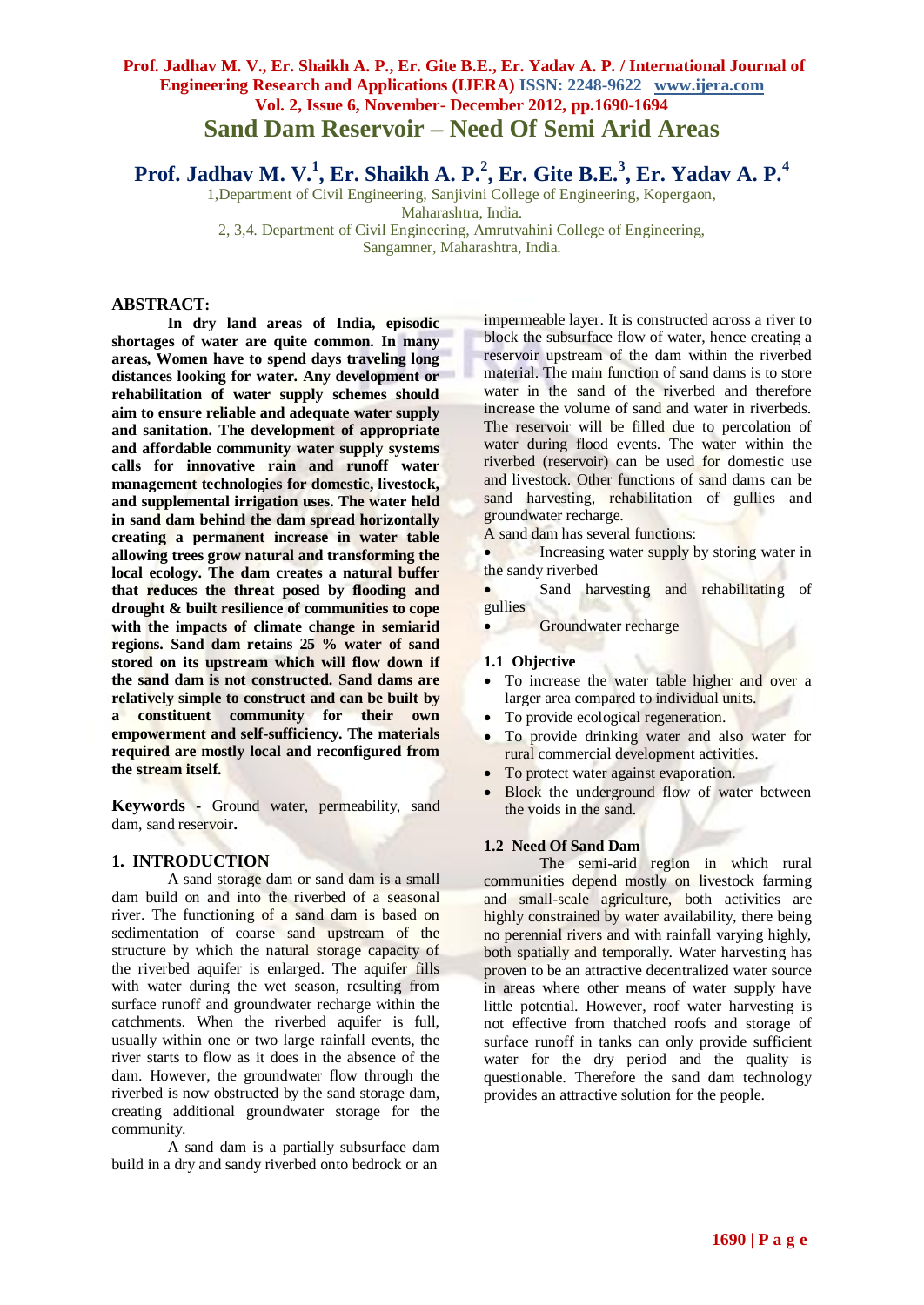

**Fig. No. 1: Pravara River at Sangamner**

**2. METHODOLOGY 2.1 Basic Principle:**



**Fig No. 2: Important Water Balance Components** 

#### **Water balance components-**

- ET- Evapo (transpi) ration from slopes.
- E Evaporation from riverbed.
- P Precipitation.
- R -Surface runoff from slopes to river.
- B<sub>s</sub> Groundwater base flow from slopes to river.
- $B_f$  Shallow and deep longitudinal base flow.

Q<sub>out</sub>-River discharge outflow over downstream dam. L<sub>out</sub>- Leakage underneath and around downstream dam.

Qin - River discharge inflow over upstream dam.

Up - Use of water (abstraction).

Gr-Loss of water into the 'impermeable ground.

#### **2.2 Practical steps within a Sand Dam Project**

The step-wise approach in how to implement a sand dam project is shown in fig. No. 7. By referring fig. No. 7 for the purpose of sand dam construction, select the site at Sangamner locality in the basin of Pravara river from the study of site condition, nature of river bed and the strata of river bed. After selecting proper site and location the field work is done. In field work the longitudinal and cross section profile levelling is done.

#### **2.3 Precipitation and Evaporation Data:**

Higher annual precipitation will mean more storm events. These areas have a higher suitability based on precipitation compared to regions with a lower annual rainfall. Also, to calculate the yield of a sand dam, it is essential to know the climatologically behavior of an area.

Rainfall data of last 30 years was collected and shown in Table no.1

Average rainfall  $= 12143.6/30$ 

 $= 404.78$  mm

#### **2.4 Measurement of Sand Depth**

The depth of the basement or impermeable layer in the riverbed with respect to the riverbed surface is of importance to decide where the sand storage dam should be build. It should be constructed at the location where the impermeable layer is closest to the riverbed surface. Preferably, the basement upstream of this location is deeper, to get a larger sand dam aquifer. The depth of the sand in the riverbed can be surveyed by using an iron rod with a diameter of 16 mm (5/8") notches should be cut in the probing rods for every 25 cm to collect sand samples when the rods are pulled up.

Other method for measurement of sand depth is core drilling. This method is used because the depth of sand in river is more than the length of probing rod. So we used core drilling method, in this method hollow hard iron pipe with beveled mouth edge cutter is inserting in the sand bed, Sand depth is measured with this method at a site is  $= 9.0$  m.



**Fig. No.3: Core Drilling**

#### **2.5 Longitudinal Profile and Cross Section**

The potential riverbed section(s) should be investigated in further detail for suitability for Sand dams. This can be done by taking measurements of the riverbed dimensions along the selected river section. Here 250m of longitudinal level profile is carry out. & 10m interval for cross section profile.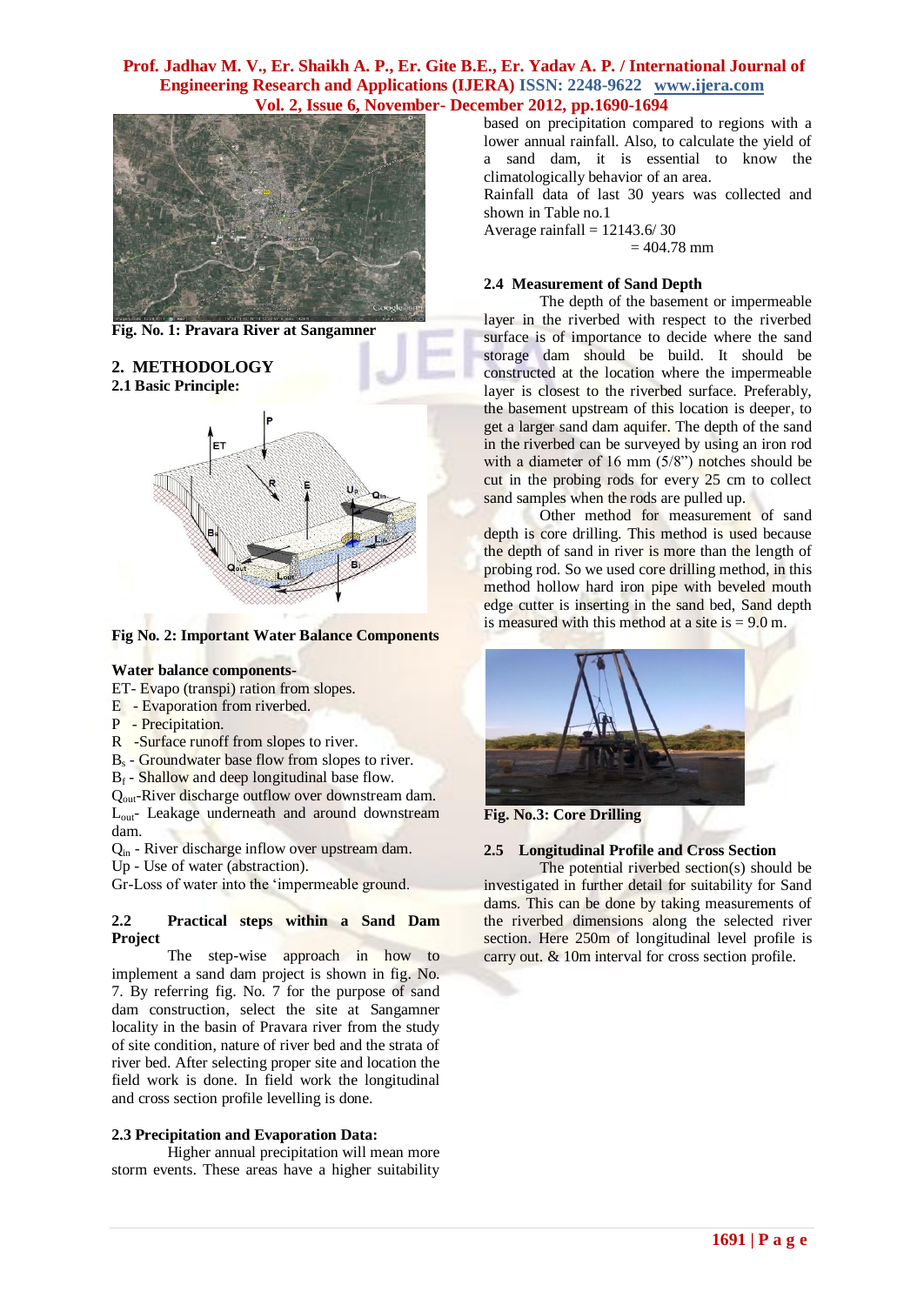|                                                                                    |                   |                   |                   |                   |                   |                   |                   |                   |                   |                   |                   |                   |                   |                   |                    |                   |                   |                      |                   |                   |                   |                  |                  |                  |                   |                   | <b>SAND BED</b> | LEPT BANK<br><b>RIGHT BANK</b> |           |
|------------------------------------------------------------------------------------|-------------------|-------------------|-------------------|-------------------|-------------------|-------------------|-------------------|-------------------|-------------------|-------------------|-------------------|-------------------|-------------------|-------------------|--------------------|-------------------|-------------------|----------------------|-------------------|-------------------|-------------------|------------------|------------------|------------------|-------------------|-------------------|-----------------|--------------------------------|-----------|
| <b>R.L. OF RIGHT</b><br><b>BANK OF</b><br><b>RIVER</b>                             | 100.600           | 100.555           | 101.135           | 101.040           | 100.925           | 100.960           | 100.850           | 100.875           | 100.750           | 101.130           | 100,920           | 100.630           | 100.690           | 100.860           | 100.625            | 100.335           | 100.755           | 100.555              | 99.885            | 99.915            | 98,940            | 100.015          | 100.075          | 99.990           | 99,905            | 99.650            |                 |                                | RIVER BED |
| <b>R.L. OF LEFT</b><br><b>BANK OF</b><br><b>RIVER</b><br><b>R.L. OF RIVER</b><br>胭 | 100.790<br>99.205 | 100.775<br>99.325 | 100.935<br>99.305 | 100.960<br>99.290 | 100.440<br>99.250 | 100.460<br>99.275 | 101.090<br>99.265 | 101.105<br>99,195 | 101.140<br>98.915 | 101.135<br>98,755 | 101.140<br>98.630 | 101.140<br>99.950 | 101.135<br>99.965 | 101.140<br>99,960 | 101.100<br>100.125 | 100,495<br>99.665 | 100.225<br>99.670 | 100.230<br>99.660    | 100.700<br>99.665 | 100.720<br>99,290 | 100.360<br>99,265 | 100340<br>92.270 | 99.905<br>99.250 | 99.895<br>99.270 | 99,890<br>995.960 | 100.365<br>99.275 |                 |                                |           |
| <b>R.L. OF SAND</b><br>BED<br><b>CHAINAGE</b>                                      | 89.905<br>۰       | 89.955<br>9       | 89.805<br>R       | 89.840            | 89.600            | 89.675            | 89.665<br>3333    | 89.745            | 89.615            | 89.305<br>288     | 89.060<br>ĝ       | 89.700<br>110     | 89.865<br>30      | 89,940<br>8       | 89.975<br>\$       | 89.615<br>Ŝ       | 89.740<br>ŝ       | 89.860<br><b>SLI</b> | 90.165<br>8       | 90.240<br>Š       | 30.415<br>å       | 90.370<br>210    | 90.400<br>8      | 90.470<br>30     | 90.510<br>940     | <b>SC200</b><br>3 |                 |                                |           |

**Fig. No.4: Longitudinal Profile**



**Fig. No. 5 Cross Section at 100m Chainage**

By knowing the longitudinal and crosssectional profile, a calculation of the reservoir capacity can be made. In figure 5 is given of a crosssection where the sand is deepest. It is important to take measurements every 10 meter across the riverbed to determine the riverbed morphology.

#### **2.6 Determination of Permeability**

As per IS 2720, The coefficient of permeability of sand is found out by constant head permeability method on compacted sample of sand by constant head permeameter.

The coefficient of permeability of sand is **0.**   $1342 \times 10^{-2}$  mm/sec. The type of sand is medium sand which has **Good** Drainage property As per IS 2720.

## **3. HYDROLOGICAL DESIGN**

Maximum discharge formula=

$$
\frac{1}{n} \times A \times R^{\frac{2}{3}} \times S^{\frac{1}{2}}
$$

Where,  $n = 0.025$  for good river condition.

$$
S = \frac{1}{425}
$$
 from L-section.

 $P =$  Perimeter 125m measured at site.

Normal flood level  $= 5.27$ m.

Cross section of river for design shown in fig no.6 A= $\left(\frac{100+120}{2}\right)$ X5.27=579.7m<sup>2</sup>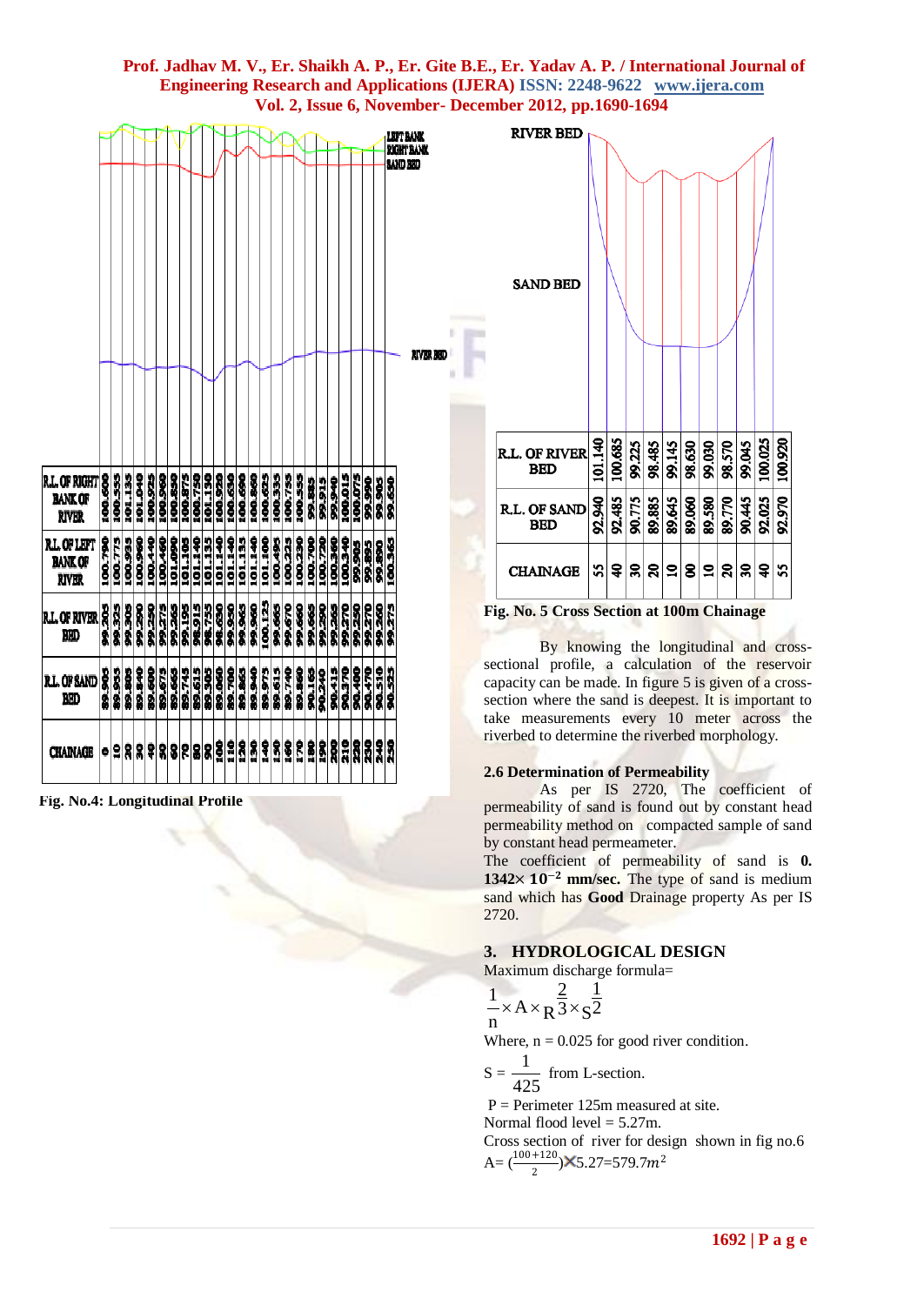R = 
$$
\frac{A}{P} = \frac{579.4}{125} = 4.64 \text{m}
$$
  
Q =  $\frac{1}{0.025} \times 579.7 \times (4.64)^{\frac{2}{3}} \times (\frac{1}{425})^{\frac{1}{2}}$ 

 $= 3146.78m<sup>2</sup>$ 

**Discharge through sand**

 $Q=$  KiA

=  $0.1342 \times 10^{-2} \times 10^{-3} \times 12.18 \times$  $\left(\frac{100+50}{2}\right)$ 

 $\frac{1}{2}$   $\times$  9  $= 0.01$  Cumec --- Very small hence

neglected

**Sand storage capacity of dam**

Volume of Sand  $(V \text{ sand}) = \frac{L \times T \times D}{f}$  $\frac{1}{6}$ 

 $=\frac{100\times9\times500}{6}$  $\frac{6}{6}$  = 75× 10<sup>3</sup> Cu.m

L =Length of Dam Wall

T =Max through Back assume-500m  $D =$ Depth of Sand

Vol. of water extraction =  $75 \times 10^3 \times$ 25

100

 $= 18750$  Cu.m

 $= 18.75 \times 10^6$  liters

## **4.CONCLUSIONS**

Water scarcity is perceived as the major bottleneck to development in the arid and semi-arid and innovative ways of rainwater harvesting are worthwhile. Sand dam technology that artificially enhances traditional water harvesting knowledge if well sited can bank of up to sufficient capacity of clean water for domestic use thereby alleviating water shortages during drought periods. Drinking water or potable [water](http://en.wikipedia.org/wiki/Water) is water pure enough to be consumed or used with low risk of immediate harm. The water supplied by sand dam is used for households, commercial and industry is all of drinking water standard, even though only a small proportion is actually consumed or used in food preparation. Typical uses include washing or [landscape](http://en.wikipedia.org/wiki/Landscape) [irrigation.](http://en.wikipedia.org/wiki/Irrigation)

The water held in sand dam behind the dam spread horizontally creating a permanent increase in water table allowing trees grow natural and transforming the local ecology. The dam creates a natural buffer

that reduces the threat posed by flooding and drought & built resilience of communities to cope with the impacts of climate change in semiarid regions. Sand dam retains 25 % water of sand stored on its upstream which will flow down if the sand dam is not constructed.

Sand dams are relatively simple to construct and can be built [by](http://www.youtube.com/watch?v=7rB9fheGeRo&feature=player_embedded) a constituent community for their own empowerment and selfsufficiency. The materials required are mostly local and reconfigured from the stream itself. Should the infrastructure fail, it can be repaired or remade.

Insects that carry water-borne diseases are absent as they cannot breed in dry sand topping the underground water reservoir. For the same reason, no pollution is caused by frogs, snakes and other animals as they cannot live in the sand. Pollution from livestock and other animals is nearly absent as water is under the surface of the upper dry sand.

### **REFERENCES**

- 1. R. Lasage a, j. Aerts a, g.-c.m. mutiso b, a. De vries c, *"Potential for community based adaptation to droughts: Sand dams in kitui, kenya"* 18 may 2007.
- 2. Aerts, J.C.J.H., 2005. *Adaptation for river basins: connecting policy goals to the water resources system*. Water Science and Technology 51 (5), 121–131.
- 3. Beimers, P.B., van Eick, A.J., Lam, K.S., Roos, B., 2001. *Building sand-storage dams, SASOL Foundation Kitui District, Kenya*, Practical work report, Delft University of Technology, p. 100.
- 4. Borst, L., de Haas, S.A., 2006. Hydrology of sand storage dams: a case study in the Kiindu catchment, Kitui District, Kenya, Vrije Univer-siteit, Amsterdam, p. 146.
- 5. Central Bureau of Statistics, 2001. 1999 Population and Housing Census, vol. II, Govenment printer, Nairobi
- 6. Nissen-Petersen, E., 1982. Rain catchments and water supply in rural Africa: a manual. United Kingdom, Hodder and Stoughton. Bungay, Suffolk, UK, p. 83.

| 101 11 Innium I Minium uutu ol Dungminici City |      |      |      |       |      |      |      |      |      |      |  |  |  |
|------------------------------------------------|------|------|------|-------|------|------|------|------|------|------|--|--|--|
| Year                                           | 1981 | 1982 | 1983 | 1984  | 1985 | 1986 | 1987 | 1988 | 1989 | 1990 |  |  |  |
| <b>Rainfall</b>                                | 459  | 315  | 363  | 204   | 204  | 260  | 306  | 461  | 458  | 445  |  |  |  |
| (mm)                                           |      |      |      |       |      |      |      |      |      |      |  |  |  |
| Year                                           | 1991 | 1992 | 1993 | 1994  | 1995 | 1996 | 1997 | 1998 | 1999 | 2000 |  |  |  |
| <b>Rainfall</b>                                | 450  | 342  | 435  | 416.6 | 290  | 566  | 402  | 489  | 348  | 528  |  |  |  |
| (mm)                                           |      |      |      |       |      |      |      |      |      |      |  |  |  |
| Year                                           | 2001 | 2002 | 2003 | 2004  | 2005 | 2006 | 2007 | 2008 | 2009 | 2010 |  |  |  |
| <b>Rainfall</b>                                | 337  | 459  | 380  | 570   | 456  | 485  | 391  | 469  | 403  | 352  |  |  |  |
| (mm)                                           |      |      |      |       |      |      |      |      |      |      |  |  |  |

**Table No. 1: Annual rainfall data of Sangamner city**